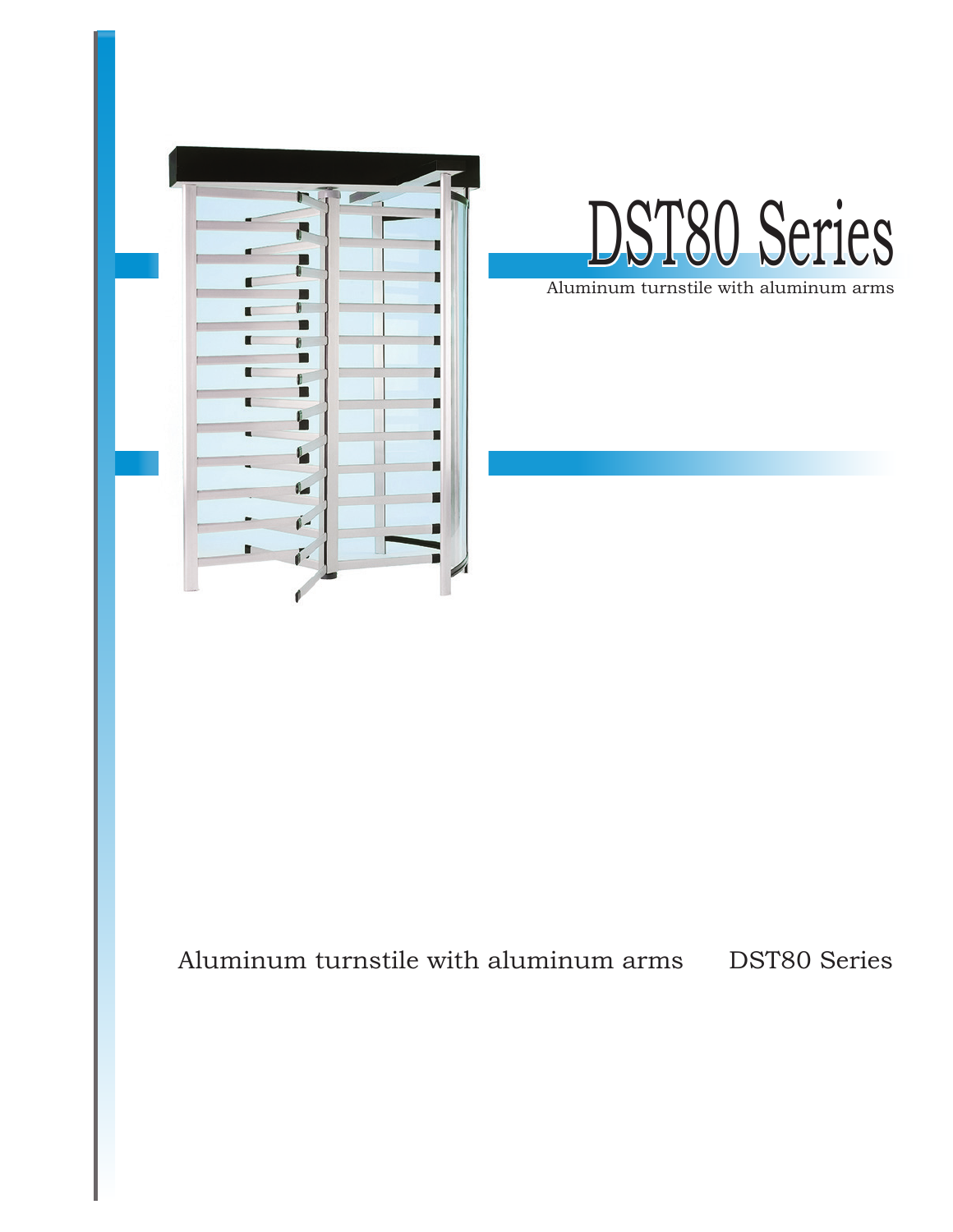

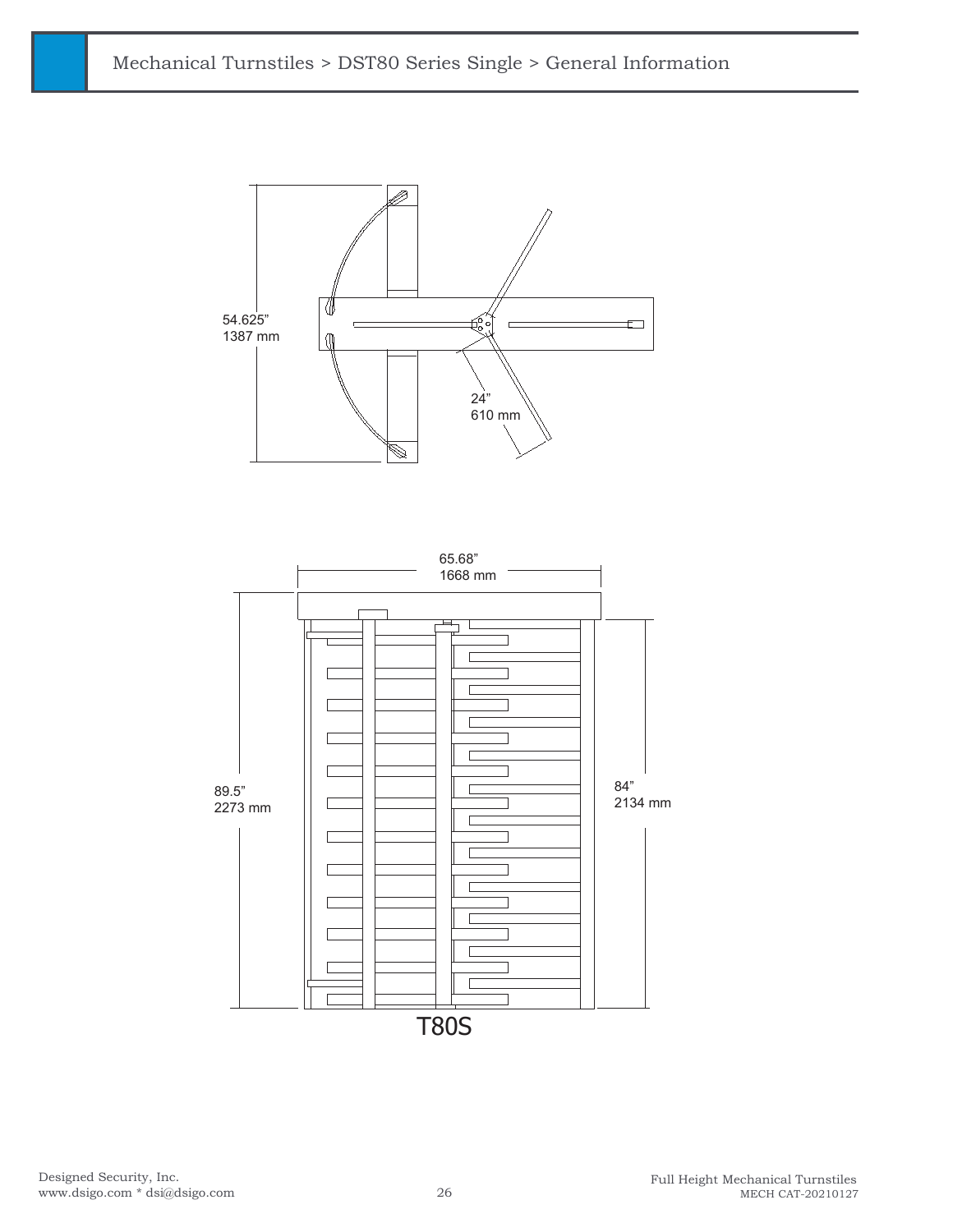**Measures: DST80S (Single) Exterior Height**  89.5" **Width** 65.68" **Pedestrian Clearance** 30"

# **Options:**

- Electronic locking module featuring heavy-duty 24 vdc pull-type industrial solenoids and card reader interface
- Available in Fail-Safe (open on power failure) or Fail-Lock (lock on power failure) modes
- Can interface with card readers, computer attendance systems, coin and token acceptors, push buttons, wireless remote controls and metal detectors
- Electronic 6 digit resetable counter with LCD display and seven-year lithium battery
- Vertical Graphic Array (VGA) red x / green arrow
- Additional options available on request

# **Product Features: Materials and Finishes available**

# **in your choice of:**

- Clear, Dark Bronze or Black
- Performance features include automatic indent Feather-Touch action that includes shock suppressor technology and a non-entrapment design

# **Design & Construction:**

- Designed for secure operation with aesthetics in mind.
- Features minimal exposed hardware and meets ASTM standards

# **Controller &**

#### **Access Control Operation:**

- Self-centering control head with adjustable hydraulic shock suppression
- Hardened tool steel locking bars, cam and roller assemblies
- Permanently lubricated bearings
- All units are available in clockwise, counter-clockwise or bi-directional passage

# **Electrical Specifications:**

Command Module input 110-240 VAC (2 amp-1 amp) 50-60 Hz; control voltage 24 VDC. All electrical components are UL recognized and CSA certified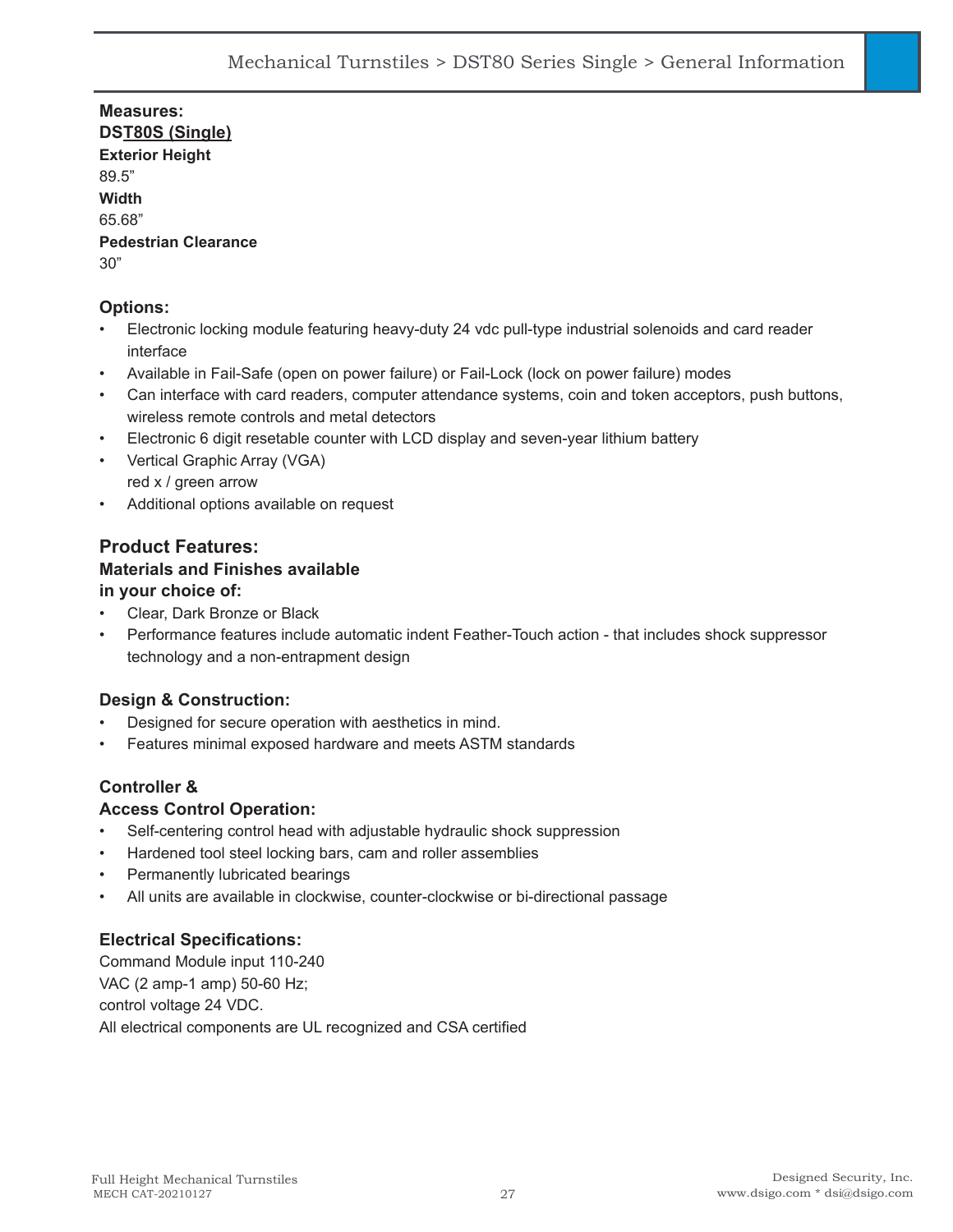